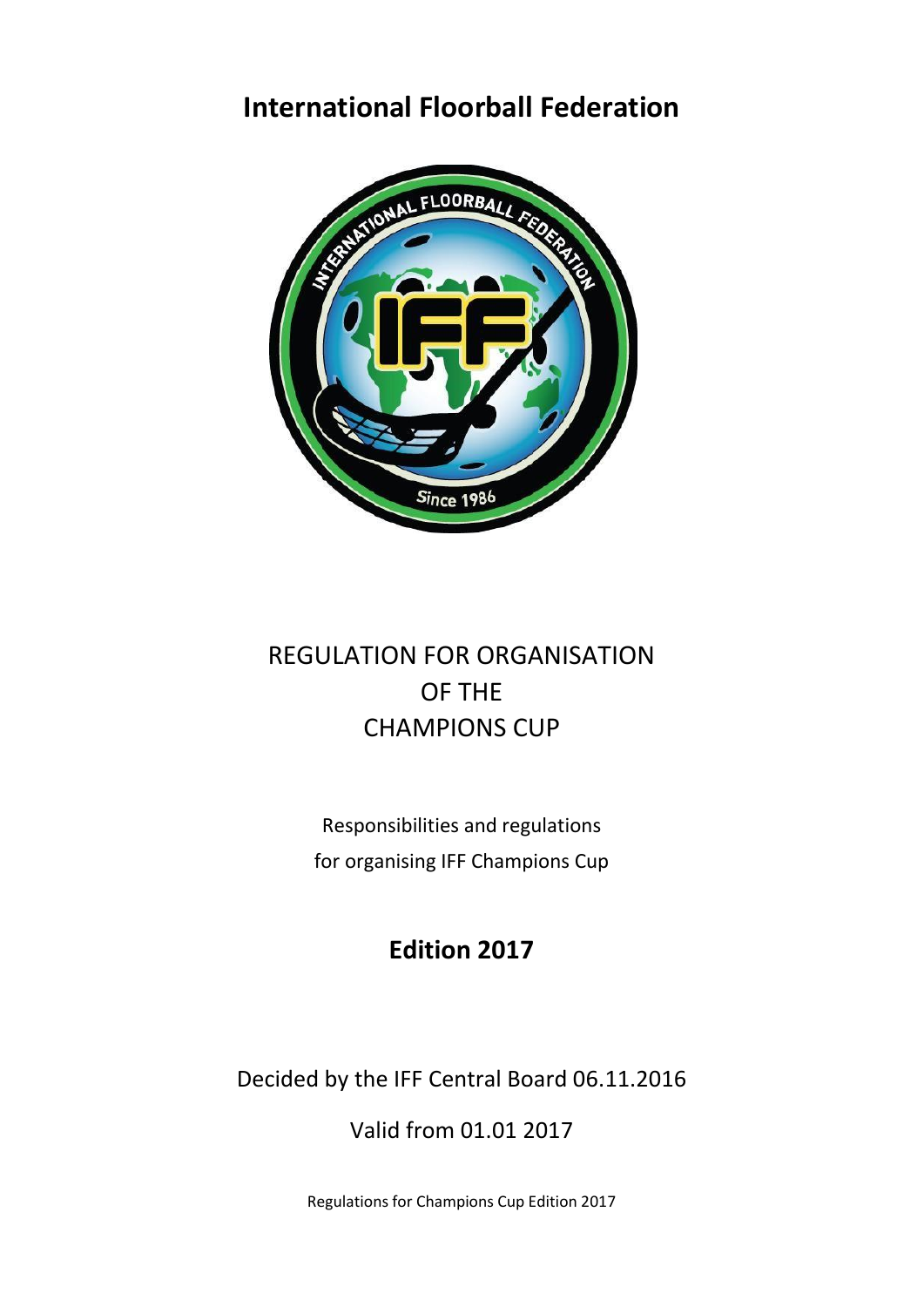## **§ 1 GENERAL**

- 1.1 The Champions Cup (CC) shall be conducted in accordance with IFF Competition Regulations, IFF Juridical Regulations and the IFF Rules of the Game, for the period of 2015-2017 with the three nations Czech Republic, Finland and Sweden organising the Events.
- 1.2 The IFF member associations qualified to participate in the CC, are entitled to apply to organize the CC. For the period of 2015 – 2017 the organisers are set, in accordance with the signed agreements.

The stakeholders are to separately negotiate and agree upon the conditions for how the Swiss Club teams can participate in the CC. The Swiss Association has to agree to this solution in writing.

The CC shall be organised only in the vicinities of the commonly agreed EFT arrival cities, with broad enough spectator capacity and nearby an international airport.

- 1.3 The organizers of the CC are appointed by the IFF Central Board (CB) in accordance with the Contract for the arrangement of the 2<sup>nd</sup> Edition of the Floorball Champions Cup.
- 1.4 The duties and responsibilities of the organizers are laid down in primary this regulation and secondly in the IFF Organizers Regulations, IFF Event Handbook and the contract between IFF and the organizer.
- 1.5. The stakeholders of the CC, the three/four national associations and the IFF has signed a separate agreement on the structure and responsibilities of the organisation of the CC
- 1.6. The stakeholders of the CC, the three national associations and the IFF are fully committed to continue building an own unique identity for the competition, by finding and implementing a maximum possible number of new marketing elements for the CC. The marketing related work will be headed by the IFF Marketing function and the later appointed CC Product Manager.

The IFF Champions Cup has its own specific logo for all events, in-line with the IFF Corporate Identity.

1.7 Those with a possibility to influence the outcome of a match may not, self or via other person, bet on the outcome of a match. This means that i.e. players, officials, secretariat and board members may not bet on a match where the own Club participates. Referees may not bet on a match, or any match in a tournament, they are part of.

#### **§ 2 QUALIFICATION OF TEAMS**

- 2.1 The Champions Cup (CC), Men and Women, is played in the first weekend of October each year, during 2015 – 2017 in accordance with this regulation. The aim is to avoid a clash with the EuroFloorball Cup.
- 2.2 The National Champions of the top 4 ranked IFF member associations in question, a 2nd team of the organizing Association and the reigning EFC champion (of the previous season) of each category, may apply to participate in the CC.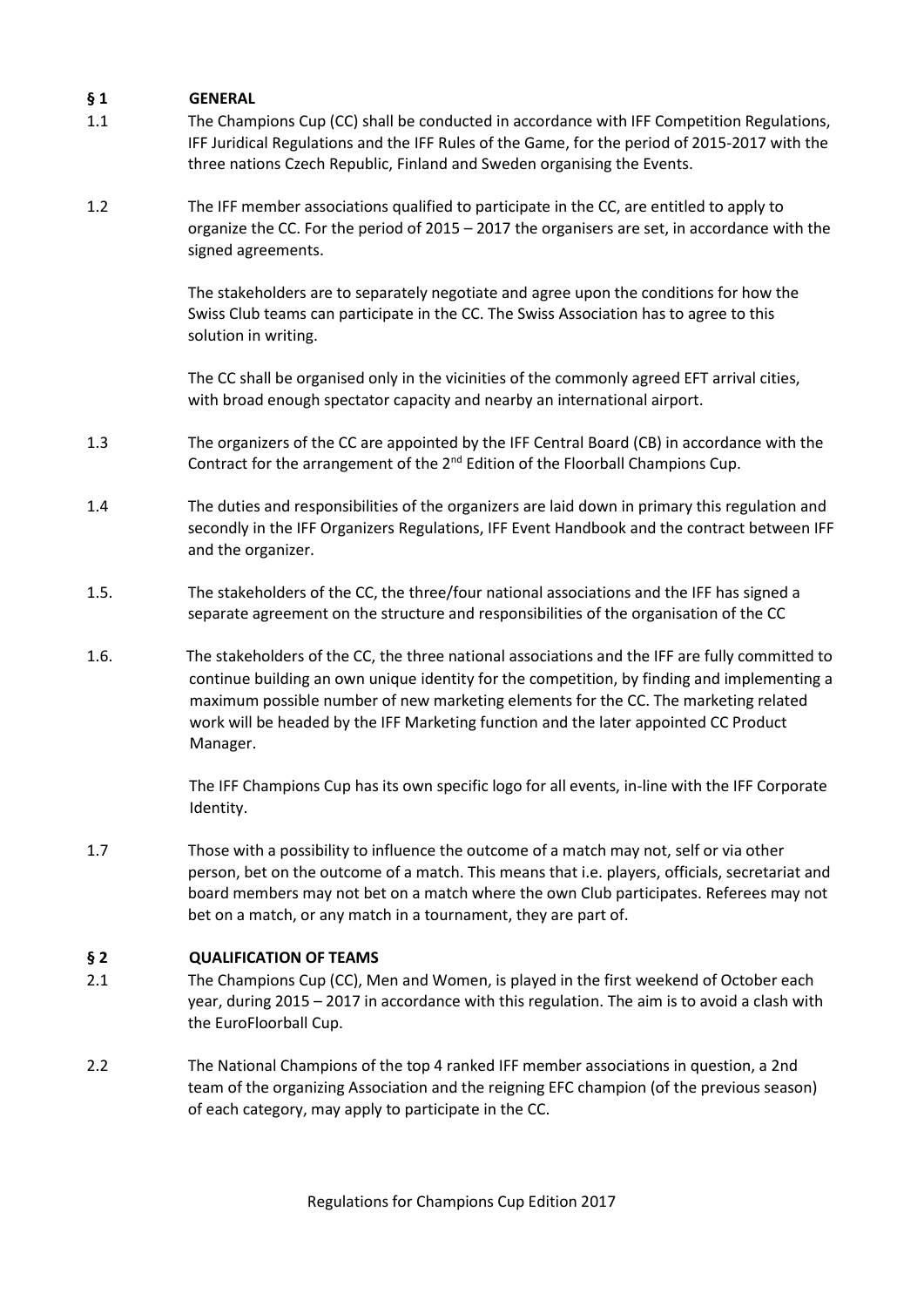If a qualified team, due to reasons beyond control, can't participate, the national Association may apply to the RACC for the runner-up to participate. The IFF CB shall decide, based upon the proposal of the RACC. The decision is final.

If any country decides not to participate in the CC, IFF shall then offer the place in question one of the 2nd or 3rd placed nations in the EFC.

- 2.3 Registration to participate and payment of the participation fee shall be the IFF by hand not later than the  $15<sup>th</sup>$  of May preceding the CC. Registration shall be made on the official IFF form. The teams participating in the Champions Cup are obliged to hand in the information required by the organiser before the 30<sup>th</sup> of June each year, in order not to lose the right to any specific service.
- 2.4 A registered team that has entered the competition and withdraws from the CC shall be sanctioned according to the IFF Juridical Regulations.

### **§ 3 QUALIFICATION OF PLAYERS AND OFFICIALS**

- 3.1 Only players licensed for the club not later than the date for handing in the first list of team delegation shall be eligible to represent the club in the CC. A player having participated in the CC shall not be granted a transfer to another Club before  $31<sup>st</sup>$  of October the same season.
- 3.2 Only players having achieved the age of 15 and officials the age of 18 before the start of the CC are eligible to participate.
- 3.3 Clubs participating are entitled to register and use a maximum of 20 players and 7 officials in the CC. The Clubs are entitled at their own cost to use additional personnel in the Event, but these are not included in the official team.
- 3.4 30 full days before the first match of the CC a list of the team delegation, completed on the official IFF form and signed both by the Club and their national Association, shall be sent to IFF and the organizer. This list may consist of up to 30 players and 10 officials from which the final delegation shall be selected. Together with the first list, the teams shall send a passport style photo of each team member (players and officials).

21 full days before the first match of the CC the final list of a maximum of 20 players and 7 officials shall be sent to IFF and the organizer. Only those persons included in the final list are entitled to participate in the CC.

Persons in the final list may, due to unforeseen circumstances, be substituted after a written application to the IFF RACC/Jury, the substitute shall however be listed in the first list of 30 players.

Passports or any other internationally accepted ID card shall be checked in connection with the accreditation.

3.5 A maximum of 20 players and 5 officials are allowed to participate in a match. A signed list of players and officials taking part in a match shall be handed in to the match secretariat not later than 60 minutes before the match. At the same time the team line-up form shall be handed in. No other than those on the list are allowed to be in the substitution zone. Should in IFF events the printed match record system be used the Match record shall be signed by team officials also after the match.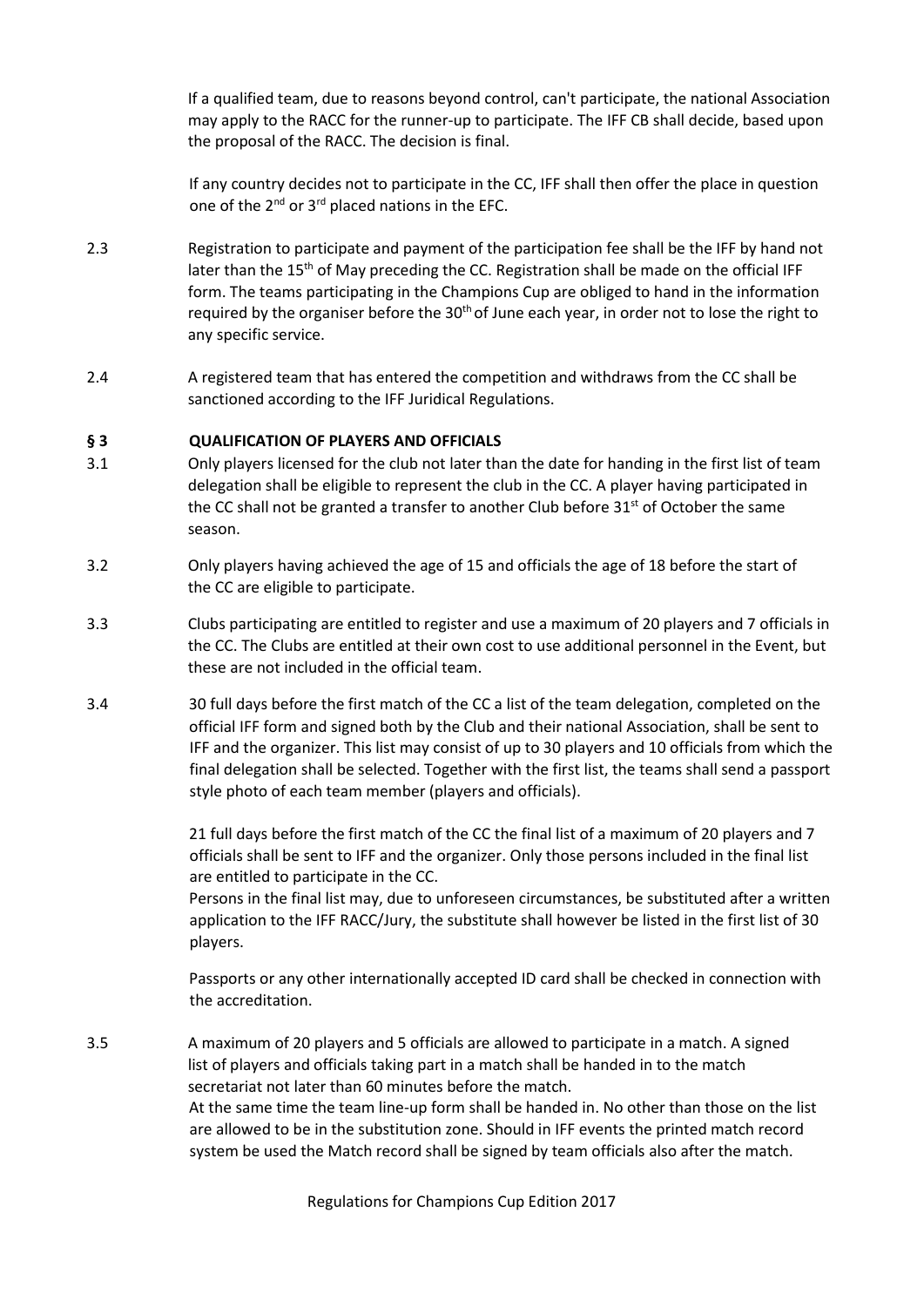- 3.6 Participants shall be responsible for taking out the appropriate insurance to cover their delegation.
- 3.7 A player shall only be eligible to play for one team in the CC per season.

### **§ 4 PLAYING SYSTEM**

- 4.1 The Champions Cup is played as a final round.
- 4.2 The IFF RACC shall, after the dead-line for registration, build the fixture list of the CC.

The 2nd team from the organizing Association shall be placed in the opposite side of the tournament fixture than the champion of the organizing Association. The reigning EFC champion shall be placed in the opposite side of the tournament than the 2nd team from the organizing Association.

4.3 The CC shall be played as follows:

| Quarterfinal 1             | 3th ranked - EFC Champion/2 <sup>nd</sup> organisers team   |
|----------------------------|-------------------------------------------------------------|
| Quarterfinal 2             | $4th$ ranked – $2nd$ organisers team/EFC Champion           |
| 5 <sup>th</sup> Place game | loser QF1 - loser QF2                                       |
| Semi-Final 1               | $2nd$ ranked – winner QF1                                   |
| Semi-Final 2               | $1st$ ranked – winner QF2                                   |
| Bronze match               | loser $SF1 - Ioser$ SF2 $*)$ to be applied by the organiser |
| Final                      | winner $SF1 -$ winner $SF2$                                 |

 A drawing of lots shall decide which team shall be the home team of the final. The above matches shall, when ending in a draw, be decided according to the IFF Rules of the Game concerning extra-time and, if necessary, penalty shots.

- 4.4. The match schedule of the CC shall be done so that there is at least 2 ½ hours between the start of matches being played on the same rink. In principal a team that plays the last match of the day shall not play the first match the following day.
- 4.5. The organizers are entitled to request to the IFF RACC for changes in the timetable for reasons of TV coverage. The teams shall be informed at a justified time before the start of the match concerned.

The period intermission is 15 minutes in the CC, instead of the ordinary 10 minutes.

4.6 The teams are entitled to warm up at least 15 minutes on the rink before the start of a match.

#### **§ 5 PLAYER'S OUTFITS**

5.1 The player's outfit shall be according to the IFF Rules of the Game. The participating teams of the CC shall have one dark and one light coloured jersey to with the players' surname printed with clearly visible Latin letters, which are at least 80 mm high, on the back of the jersey to play with, in order to avoid problems on internet and TV.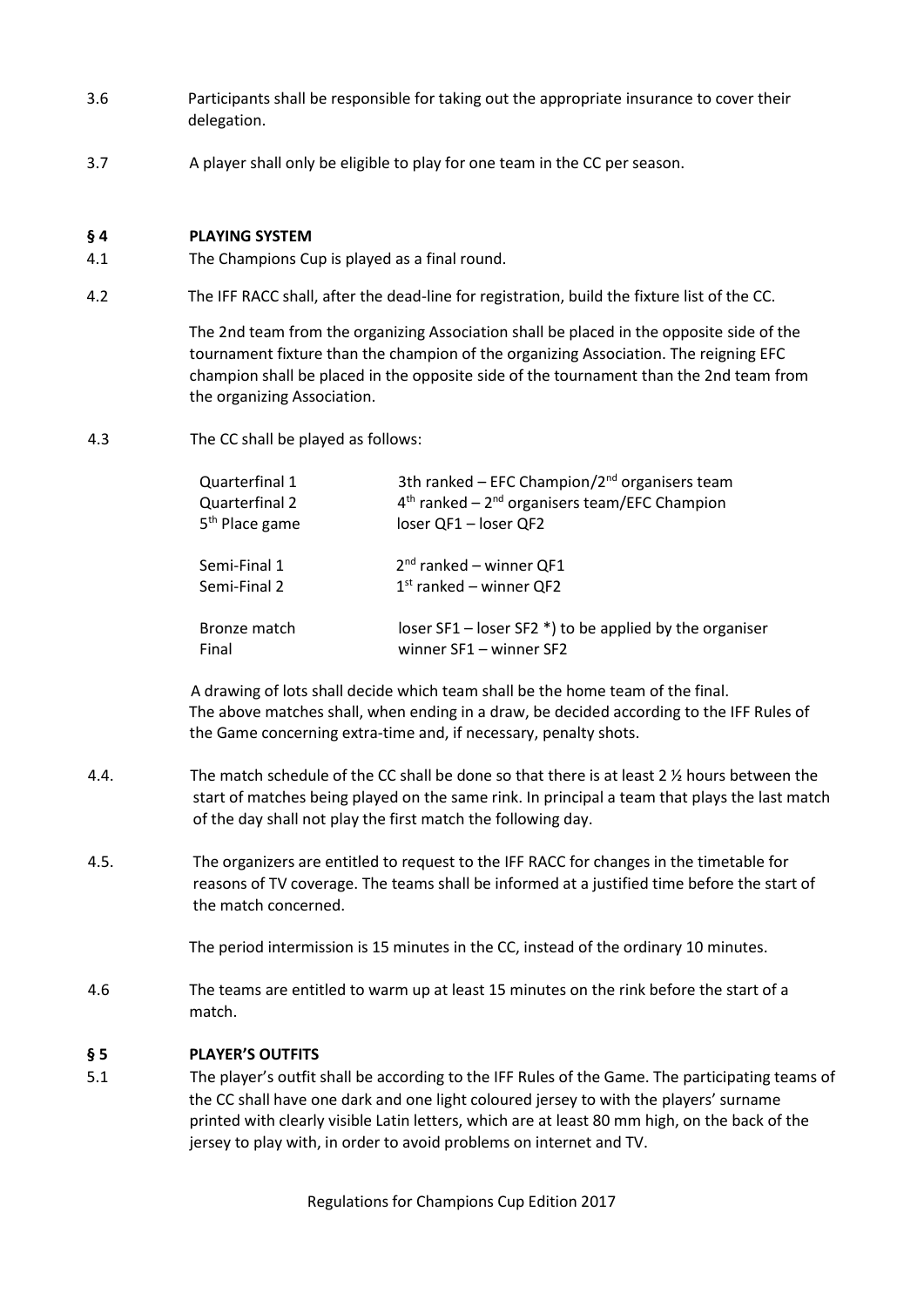IFF may decide about further regulations regarding numbering, colours and advertisements on the player's outfit & equipment and the team official's outfit & equipment, to be in charge during the CC.

- 5.1.1 The main colour of the outfit must be dominating. Any personal equipment worn under the shirt and/or shorts must be of the same colour as the shirts or shorts.
- 5.2 A player taking part in the CC shall wear the same number throughout the whole competition.
- 5.3 If two teams have the same colour the RACC /Jury shall decide which team shall change.
- 5.4 All teams are required to present their two playing shirts (one light and one dark) for inspection at the first technical meeting of the Event.

#### **§ 6 ADVERTISEMENT RIGHTS AND ORGANISATIONAL STRUCTURE**

- 6.1 A team is entitled to have advertisements on the player´s outfit, but shall leave space for possible IFF advertisement according to 6.2. The main colour of the outfit must be dominating.
- 6.2 IFF is entitled to have advertisements on the player´s outfit. The space reserved for the IFF shall not exceed 10 x 15 cm. IFF shall inform about any possible advertisements no later than 60 days prior to the event. IFF is to bear all costs related to the attaching of the advertisement to the teams outfits, based on the best possible solution.
- 6.3 The stakeholders of the CC have agreed to a minimum standard for the accommodation and food for the participating teams arriving from abroad. The board and lodging shall preferably take place in one venue, organised by the organiser. The organiser is to build an accommodation and food package.
- 6.4. The duties of the participating teams are to pay the participation fee for the CC and the travel to the arrival city airport, harbour or railway station on their own costs.

The arrival city is defined, in accordance with the IFF WFC standards and the EuroFloorball Tour requirements.

6.5. The duties of the organiser is to cover all organisational costs of the Event, this including the travel, accommodation and food of the IFF Jury, IFF Referees, IFF Referee Observers and Staff.

> The organizer is responsible for the costs related to domestic transportation from/to the arrival city airport, harbour or railway station. The organizer is in charge of the transportation to/from the venues to the hotels on arrival/departure of the participating teams. The organizer is responsible for the travel costs of the participating teams related to transportation from/to the hotel to/from the arena and between the different venues for official training and matches according to the official program of each team. The teams are to provide this information at least one month prior to the start of the tournament.

The responsibility for the organizer to transport starts the day before the start of the first match of each team and seizes on the day of the last match of the tournament. The fixture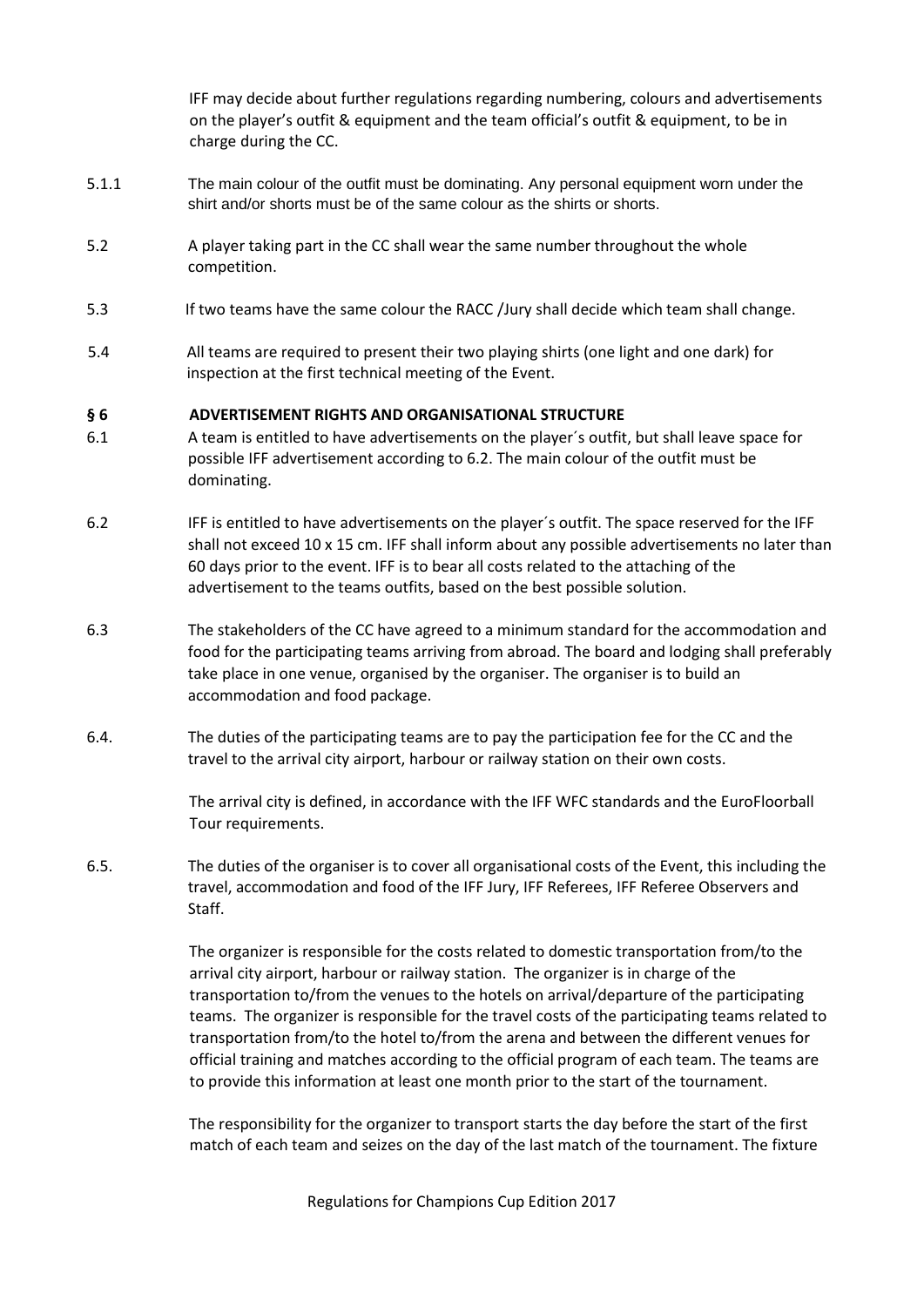of the tournament shall be built so that the teams are able to leave home on the last day of the tournament, if possible. The organiser is to cover the accommodation of the Final teams, if the timing of the final does not make it possible to travel home on the day of the Final.

The organizer shall inform the participating teams of the transportation responsibilities of the organizer and the system for the domestic transportations, if the competition city and arrival city are not the same.

The organiser shall organise and cover all costs for a CC accommodation and food for the eight (8) participating foreign teams in accordance with the agreement for one centralized service solution. The organiser is responsible for Board and lodging for the teams from lunch the day before the start of their Champions Cup until lunch on the day of the final.

Teams which decide to stay on until the day after the Final are responsible for the board and lodging costs of the last day, starting after lunch on the day of the Final, if the Final is not played so late that the team can't leave the tournament city on the last day of the Final.

The organiser is to cover the costs of the production of Internet-TV from all matches and the TV production of both the Men's and Women's final for distribution.

The organiser doesn't pay any organiser's fee to the IFF, but will hand over a part of the marketing rights to the IFF (Floorball Manufacturer, CC Title Sponsor, etc). The organiser owns all other marketing rights of the Event.

6.6. The duties of IFF are to provide the Prize money for the CC and produce both Men's semifinals.

> Further IFF is to provide the playing surface for the event, including flooring, rink, goal cages and balls.

IFF owns all international TV rights, all internet rights and a part of the marketing rights.

## **§ 7 REFEREES**

7.1 All matters concerning referees in the CC shall be dealt with by the IFF Referee Committee according to valid regulations and decisions.

## **§ 8 PROTESTS**

- 8.1 The IFF Rules and Competition Committee (RACC) shall act as the jury and decide in matters regarding protests during the CC. Sanctions imposed by the Jury are final as far as the duration of the competition to which they apply is concerned.
- 8.2 When taking decisions the valid IFF regulations are applicable.
- 8.3 The intention to protest shall be noted in the Match Record directly after the match and the protest shall be handed to the Jury within 60 minutes from the end of the match concerned.
- 8.4 Protests concerning qualification of players shall be handed in before the start of the match concerned.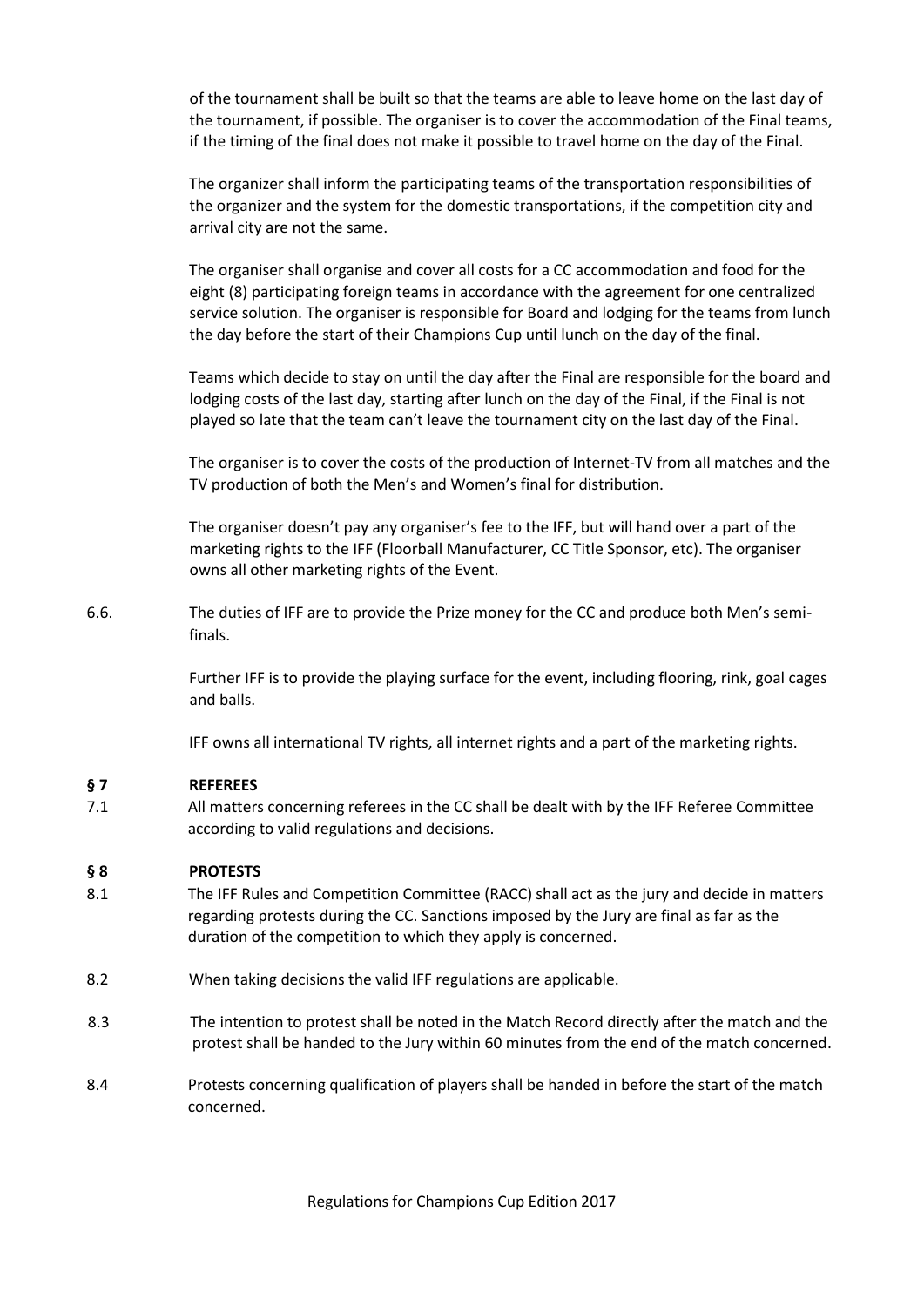8.5 A protest must be written, signed and followed by the amount of 100 CHF, which will be returned only if the protest is approved.

## **§ 9 ANTI-DOPING**

- 9.1 The IFF Rules and Competition Committee (RACC) shall act as the jury and decide in matters regarding anti-doping during the CC. Sanctions imposed by the Jury are final as far as the duration of the competition to which they apply is concerned.
- 9.2 When taking decisions the valid IFF regulations and the IFF Anti-Doping Regulations are applicable.
- 9.3 All players registered for competition of IFF agree to undergo doping control test. Refusal of player to submit to doping test shall be considered as equivalent to positive result. The player is entitled to be accompanied by an official or other of the team during the test.
- 9.4 In case of a positive doping test the player concerned shall be suspended during investigation. Decision about punishment shall be taken after the CC.

### **§ 10 BETTING**

- 10.1 Participants' laptops, computers and similar devices and telecommunication tools including cell phones and internet in the pre-defined restricted areas (including locker rooms) shall be turned off during the participants own matches.
- 10.2 Appointments of referees in IFF events shall in principal be made at the earliest the day before a match.
- 10.3 Random financial audits for referees may be carried out as well as regular scrutiny of their field decisions.
- 10.4 Matches may be excluded from the betting offer of organisations under investigation or subject to sanctions for manipulations.
- 10.5 a) It is prohibited to bet on matches for minors (under 18 years old).

b) It is prohibited for any athletes, and their entourage, from participating in all forms of, or support for, betting or gambling related to their own matches and competitions in their sport.

c) It is prohibited to use any Inside Information for betting purposes, including disclosing Inside Information to any person (with or without reward) where the athlete might reasonably be expected to know that its disclosure could be used in relation to betting

- 10.6 Sponsorship by betting operators of sports teams composed of minors (athletes under 18 years old) shall be prohibited.
- 10.7 Unauthorised betting types and formulas, following annual identification by a technical group of sport and betting experts will be determined by the IFF or Association. Betting operators will be requested not to offer these bets to punters.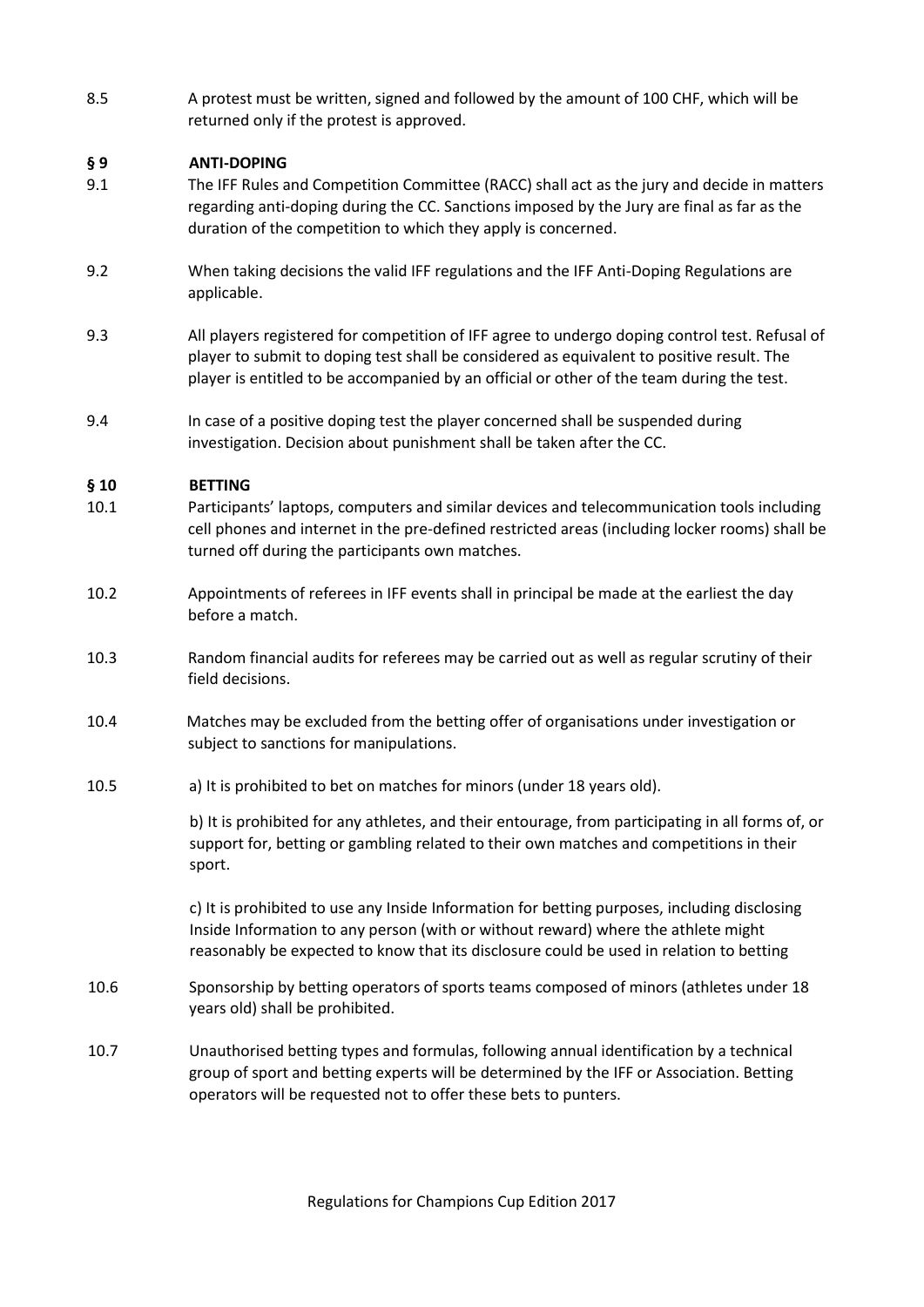- 10.8 The National Associations shall have regulations ensuring that they and their clubs fulfil their financial obligations towards their athletes and sports officials i.e. regular pay and good conditions for their professional athletes and sports officials (including referees).
- 10.9 Any person who is under prosecution for action including forgery, corruption, etc. or who has been convicted of a criminal offence within the last two years shall, to avoid conflicts of interest, not be allowed to be involved in the management of federations, clubs, associations, teams etc.
- 10.10 Random financial audits for National Associations as well as their Clubs may be carried out at any time to ensure transparency in their financing;
- 10.11 To ensure an economic fair return from the betting operators, not only for the organisers of events, but also for the development of Floorball recognition of a "betting right" of an IFF event shall be agreed upon between the betting companies and the IFF, and for a national event between the betting companies and the National Association.
- 10.12 Sanctions for breaches of the betting regulations are according to the IFF Juridical Regulations Article 8 and 9

### **§ 11 OTHER DISCIPLINARY MATTERS**

- 11.1 The IFF Rules and Competition Committee (RACC) shall act as the jury and decide in matters regarding other disciplinary matters during the Championship. Exemption from this is when a disciplinary matter is reported of any of the playing teams in a match or by the IFF, then the decision shall be made by the disciplinary function of the event. A suspension decided by the Event disciplinary function may not exceed 3 matches. Sanctions imposed are final as far as the duration of the competition to which they apply is concerned.
- 11.2 When taking decisions the valid IFF regulations are applicable.
- 11.3 All disciplinary matters which are not in the competence of the CB or the RACC of IFF shall be dealt with by the IFF Disciplinary Bodies.
- 11.4 The report in a disciplinary matter shall be handed in latest 09:00 the morning after the match. The disciplinary function shall decide and inform of the decision 15:00 the day after the match.
- 11.5 A disciplinary report handed in by a team must be written, signed and followed by the amount of 500 CHF, which will be returned only if the decision is in favour of the reporter. If the report refers to a Video clip this shall be included in the report
- 11.6 When handling a disciplinary matter during an IFF event the IFF Disciplinary function may use video recording only if the recording is from is the official filming of the event (LOC, IFF YouTube, TV).

#### **§ 12 WALK OVER**

12.1 When a Walk Over (W.O) is at hand, meaning when a team does not line up to a match, the match is forfeited and the opponent shall be considered having won the match with the result 5-0.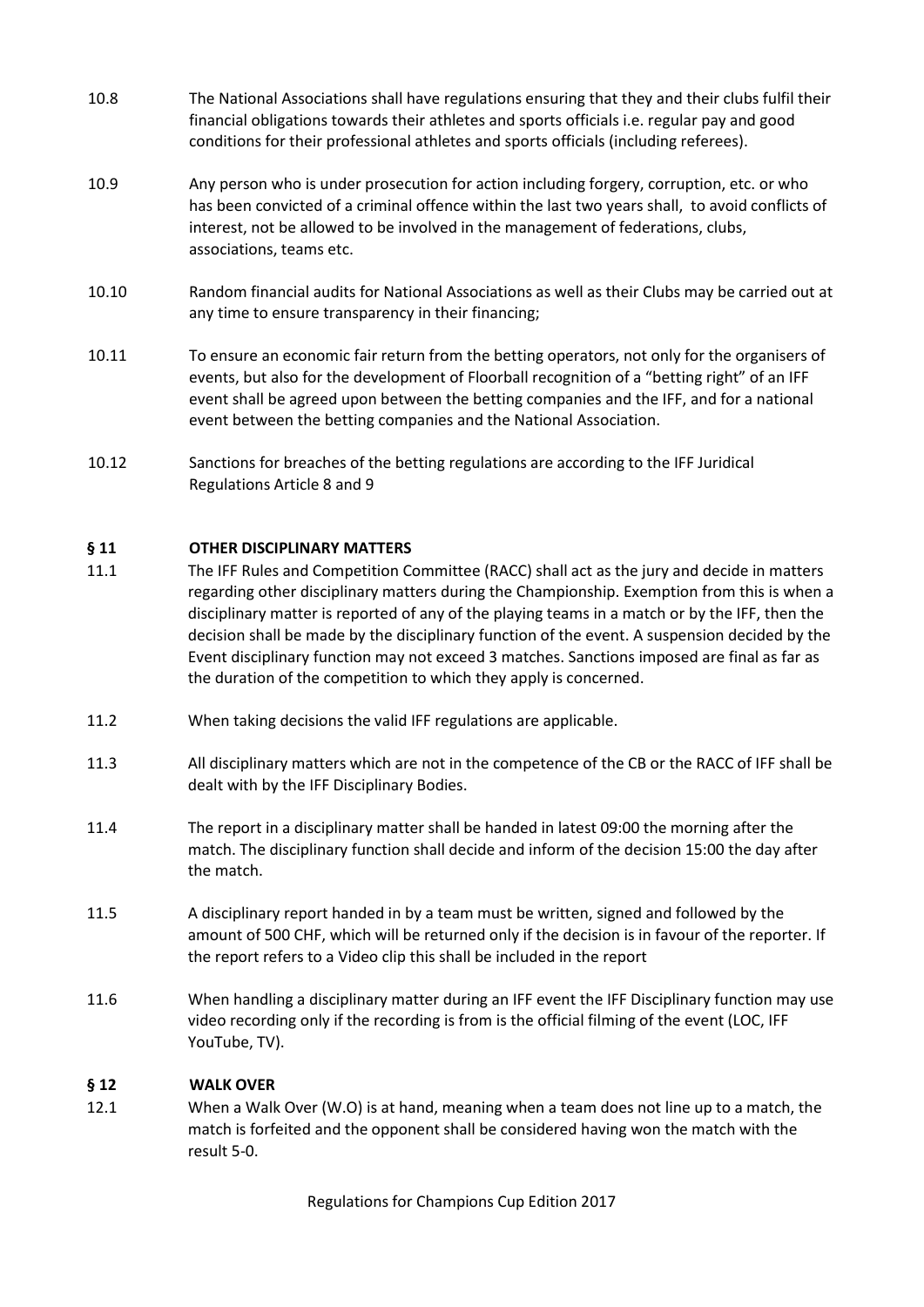## **§ 13 PRIZES IN THE CHAMPIONS CUP**

13.1 A challenge cup shall be presented to the winning team to hold for one year. The holder shall be responsible for the loss or damage of the cup and shall bring it to the next CC in perfect condition.

> The holder shall be responsible for engraving of its name according to the guide-lines laid down by IFF. A replica of the cup and 30 IFF Gold medals shall be awarded to the winning team. Additional medals shall not be produced. The challenge cup shall become the final property of the team which wins the trophy three times in succession or a total of five times.

In addition the winning team shall receive price money, 10,000CHF.

- 13.2 The runner-up shall receive a cup and 30 IFF Silver medals. In addition the runner-up shall receive price money, 5,000CHF
- 13.3. The reigning EuroFloorball Champion shall receive a Prize for the victory of the EFC of 5.000 CHF, if participating in the CC.
- 13.4 The referees refereeing the final shall be presented one IFF Gold medal each.

#### **§ 14 THE RINK**

14.1 The rink shall be according to the IFF Rules of the Game.

#### **§ 15 PRACTISE SESSIONS**

- 15.1 Teams are entitled to practice at least once a day during the competition on a regular playing area on their own cost, including the transportation to the practise.
- 15.2 Teams are entitled to at least one practice free of charge, in the official tournament venue before their first match at said venue, on the day before an official match. The teams are offered the opportunity to practice in tournament venue, in accordance how the playing schedule permits. The practice is between 30 – 45 minutes in this venue.
- 15.3 Practice sessions shall be conducted according to the official practice schedule.
- 15.4 Teams shall bring their own balls and other equipment to practice sessions.

#### **§ 16 MEETINGS IN THE CHAMPIONS CUP**

- 16.1 Immediately prior to the start of the tournament the technical meeting shall be held where the organizing committee, the head of delegation and coach of each team, the referees' representative and the IFF RACC shall be present.
- 16.2 A second technical meeting shall be held after the quarter finals.
- 16.3 The organizer is responsible for arranging the meeting rooms.
- 16.4 The heads of delegations shall attend other meetings scheduled by the RACC or the organizing committee.
- 16.5 Such meetings shall be compulsory for the participating teams.